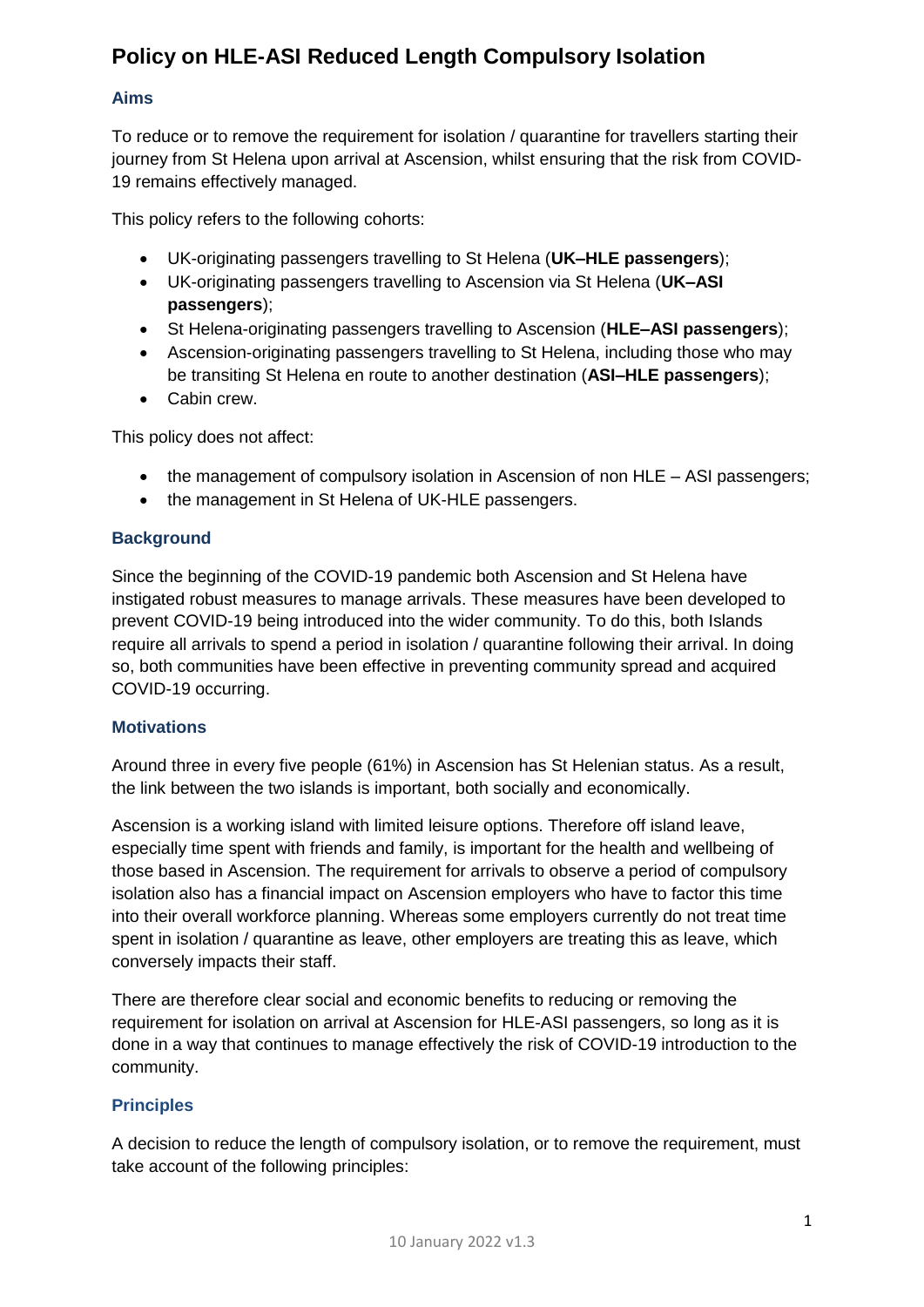- 1. The change to the compulsory isolation requirement does not increase the risk to the wider community from COVID-19;
- 2. The process of managing arrivals remains robust, observing agreed protocols to mitigate effectively the potential risk from COVID-19 in a precautionary way, until the Senior Medical Officer (SMO) is satisfied that no COVID-19 infection or contamination is likely to have occurred in transit.

## **Assumptions**

The COVID-19 pandemic remains ongoing and poses a significant threat to the Ascension community.

Both Ascension and St Helena will continue to observe effective isolation / quarantine procedures for arrivals that have arrived from an affected area (e.g. UK).

Both territories will remain free from community spread of COVID-19. Should a territory have a case spread into the community (e.g. not someone currently undergoing isolation following arrival), then it is assumed that those departing the territory which has community spread will be treated as if they had arrived from an affected area and when arriving in the other territory.

Robust in-flight procedures will be implemented and strictly observed to manage infection / contamination risk from aircrew and passengers who have travelled from an affected area.

| <b>Cohort and</b>           | <b>Action</b>                                                                                                                                |
|-----------------------------|----------------------------------------------------------------------------------------------------------------------------------------------|
| route                       |                                                                                                                                              |
| UK to Ascension<br>(UK-ASI) | UK-ASI passengers to be separated from HLE-ASI pre-departure at<br>terminal in St Helena and on the plane. Tested on arrival. Complete       |
|                             | isolation / quarantine in accordance with current policy regardless of<br>COVID-19 test results. This action is for risk reduction purposes. |
| UK to St Helena<br>(UK-HLE) | As per St Helena's Quarantine and Testing Policy.                                                                                            |
| St Helena to                | Isolated on arrival for initial period whilst UK-ASI passengers and crew                                                                     |
| Ascension                   | are tested.                                                                                                                                  |
| (HLE-ASI)                   | If all UK-ASI passengers and crew results negative; released.                                                                                |
|                             | If any positive results from UK-ASI passengers and crew; all<br>$\blacksquare$                                                               |
|                             | arriving passengers to remain in compulsory isolation in accordance                                                                          |
|                             | with current policy (i.e. no early release).                                                                                                 |
| Ascension to St             | All passengers on the flight must have been on Ascension for 14 days                                                                         |
| Helena                      | prior to travel.                                                                                                                             |
| (ASI-HLE)                   |                                                                                                                                              |
| Crew                        | Tested on arrival to Ascension. This action is for risk reduction                                                                            |
|                             | purposes.                                                                                                                                    |

## **Measures to be applied to arrival cohorts**

#### **Justification**

The two legs of the inter-island service have different risk profiles due to the different cohorts of passengers on board each, that being: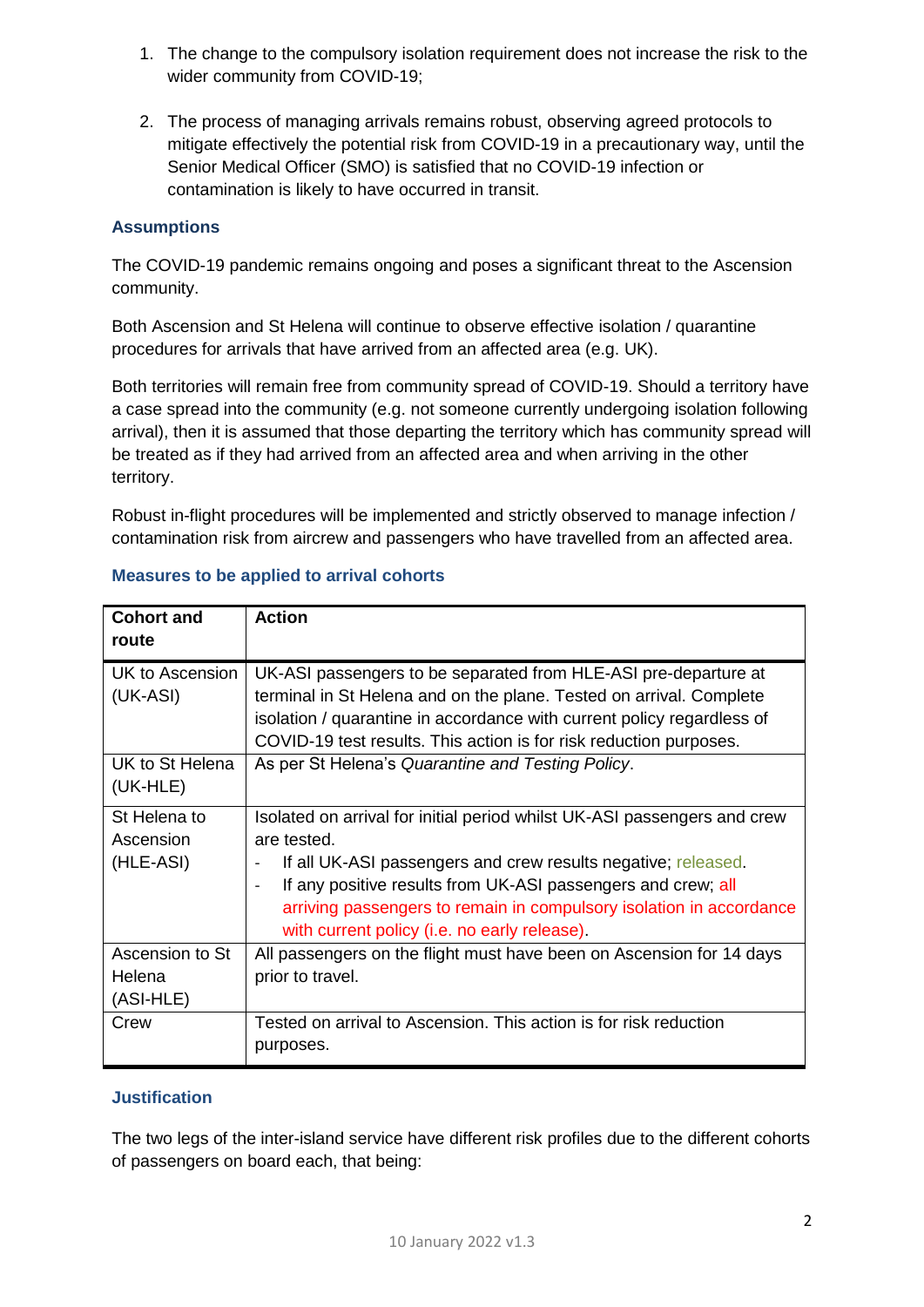**HLE – ASI:** UK-ASI passengers and HLE-ASI passengers

**ASI – HLE:** ASI-HLE passengers only

Both flights will have a crew which has travelled from the UK (currently an affected area) within the last 72 hours. As such actions are necessary in order to manage effectively the risk posed by any passengers who began their journey in the UK and by the crew.

In order to establish whether it is safe to permit HLE-ASI passengers to undergo a reduced period of compulsory isolation in Ascension, both the UK-ASI passengers and crew will be tested upon arrival at Ascension. Any positive results will lead to the continuation of compulsory isolation for all passengers who have arrived at Ascension (including HLE-ASI passengers) for a period determined by the SMO in accordance with current policy as outlined in AIGs *Policy on the Isolation on Arrival of Persons Travelling from Affected Areas*. This is because there is a risk that a positive person aboard the flight (person A) has the potential to infect / contaminate others aboard (person B), even if prior to the flight they (person B) had travelled from a territory free from COVID-19.

If results of tests on UK-ASI passengers and crew are negative, this will also provide assurance to St Helena authorities that there is no risk of COVID-19 exposure from ASI-HLE passengers upon their arrival at St Helena.

If a positive test result amongst the crew is returned, assuming they are fit to fly the air operator's procedures are to be followed. This will see the crew member put on appropriate PPE and be completely segregated from the ASI-HLE passengers and crew on board the flight. If the individual is not fit to fly then they will receive appropriate treatment at Georgetown Hospital.

## **Standard operating procedure (SOP)**

## *Processing of passengers at St Helena Airport*

- 1. Transit passengers from the UK will arrive after the St Helena passengers have been checked in and will proceed *through Security and Immigration* to the business lounge.
- 2. *Should the check-in process for St Helena passengers be on-going the Transit passenger will be kept segregated until all St Helena passengers have cleared security and immigration*.
- 3. They will then board the aircraft *first*, before the St Helena passengers. They will be seated in the rear of the aircraft separate from the other passengers. On Ascension they will be the *last* passengers to disembark.

#### *All passengers on arrival*

4. All passengers arriving on Ascension will initially be served with a CV08 notice (compulsory isolation) and will be briefed to undergo compulsory isolation in accordance with this notice.

## *HLE-ASI passengers*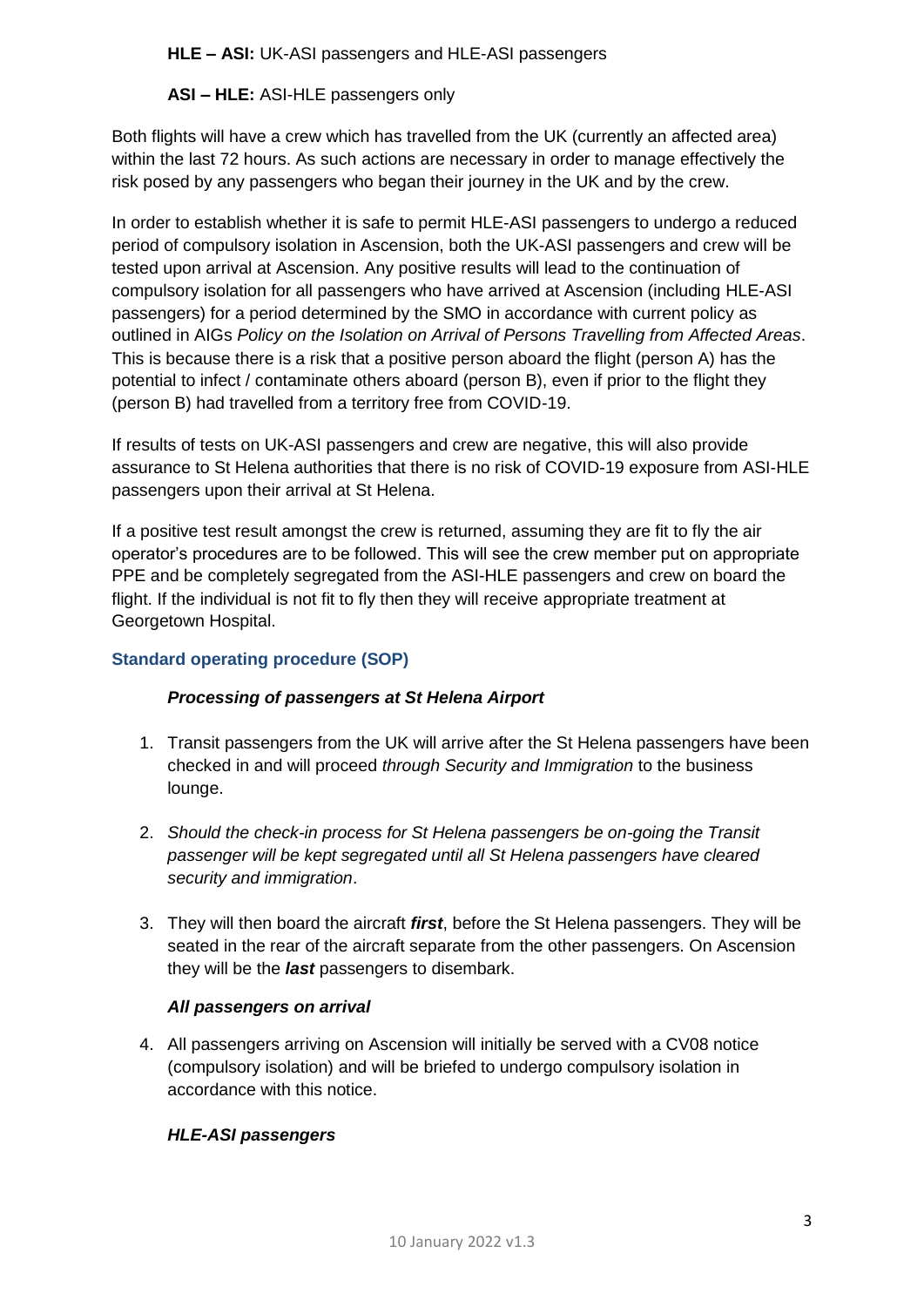- 5. On arrival of the flight to Ascension, HLE-ASI passengers will disembark *first*, before UK-ASI passengers. They will be processed through arrivals within the terminal building, served with a CV08 notice (compulsory isolation), briefed to undergo compulsory isolation in accordance with this notice and will be transported to their compulsory isolation facilities as per the normal arrivals process.
- 6. Thereafter they will be transported to their compulsory isolation facility pending the outcome of arrival testing on the UK-ASI passengers and crew.
	- a. Passengers may remain in a secure facility at the airhead whilst they await the results COVID-19 testing on the other passengers and crew, rather than immediately travelling to their designated isolation accommodation.
	- b. Compulsory isolation facilities and support arrangements must prepared and be suitable to accommodate a full isolation period if required.
	- c. Should the initial compulsory isolation facility be a shared (bubble) facility, as per the usual process and at the direction of the SMO it will be permissible to move passengers into single or family isolation, should this be required (e.g. if an individual within that bubble returns a positive result).

## *UK-ASI passengers*

7. Once the HLE-ASI passengers have been processed, the UK-ASI passengers will disembark *last* and proceed to the terminal building for immediate arrival testing by the GTH medical team. This group will remain within the outside waiting area until called forward into the facility *after* the HLE-ASI passengers have departed the airhead.

In terms of timing, it is essential requirement that contact between the HLE-ASI and UK-ASI pax is avoided.

8. The UK-ASI passengers will be served with a CV08 notice (compulsory isolation), will be briefed to undergo compulsory isolation in accordance with this notice and will be transported to their compulsory isolation facilities as per the normal arrivals process.

## *Cabin crew*

- 9. At the same time, by agreement with the airline, the RAF Medical team will conduct arrival tests on the cabin crew. This will be done at the aircraft, and the crew will remain on board the aircraft during this process.
	- d. These tests will be performed expeditiously using the lateral flow technique.
	- e. The results of these tests will be communicated to the crew and authorities on St Helena *before* the aircraft departs Ascension.

#### *Return of negative test results from those tested*

10. Once the arrival tests for the UK-ASI passengers and crew have been processed and if negative results are returned, the SMO will grant permission for HLE-ASI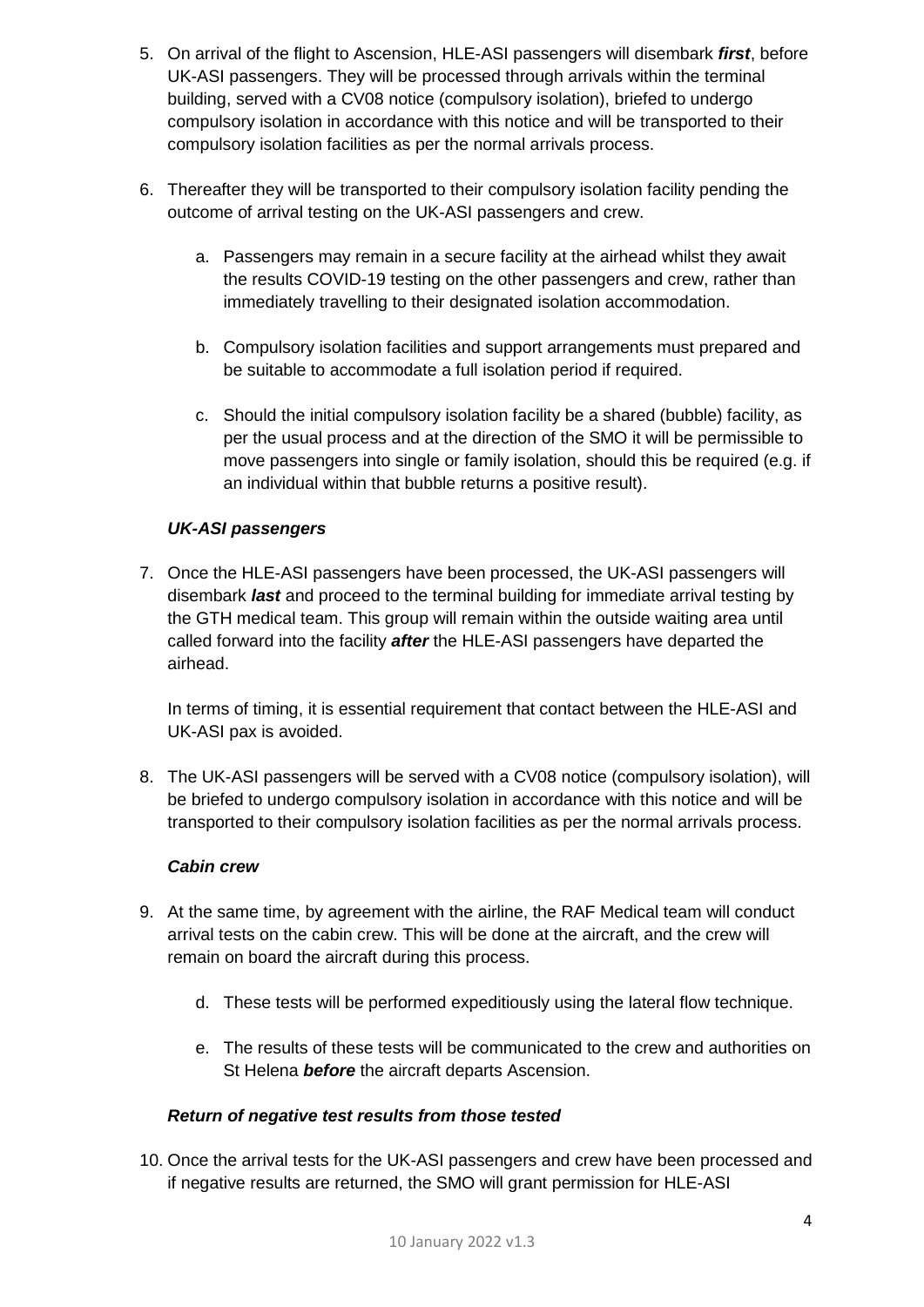passengers' compulsory isolation to end. The SMO, or GTH staff, will communicate this to SHPD officers verbally and follow-up in writing / by email.

11. On the instruction of the SMO, HLE-ASI passengers will be contacted by the SHPD and informed that they may leave isolation. When doing so, the SHPD will be required to record this on the CV09(DI), This process is estimated to require between 2-4 hours to complete.

## *Identification of a COVID-19 positive result*

- 12. In the event that a crew member tests positive:
	- f. A positive test will be confirmed immediately by GTH staff using either a second lateral flow, or a PCR test.
		- i. If the crew member is well and displays no symptoms, they will be placed in complete isolation from the passengers and other crew, wearing appropriate PPE, for the flight back to St Helena. The airline will follow their established protocols for this eventuality.
		- ii. In the event that a crew member displays symptoms, the situation will be managed in consultation with the airline in the best interests of the crew member involved.
	- g. GTH to contact AIG Administrator, AIG Policy Officer, MOD Flight Ops, SHPD.
	- h. In the event that a crew member tests positive, embarking ASI-HLE passengers will be informed by SHPD officers, supported by GTH medical staff, at the airhead. The passengers will be fully advised about the airline's mitigation measures that are in place and will be asked if they still want to travel on the flight.
	- i. SHPD staff will telephone HR points of contact for each employing organisation and ask that they cascade the fact of the positive result to any of their staff and dependants that arrived on flight. This will then be followed with an email to HR points of contact confirming the positive result.
	- j. SHPD officers will contact each disembarked HLE-ASI passenger to inform them of the positive result, and that they are now required to remain in isolation for a period determined by the SMO.
- 13. In the event that a UK-ASI passenger tests positive:
	- k. A positive test will be confirmed immediately using a second PCR test.
	- l. As a UK-ASI passenger, the individual will already be under isolation protocols and their situation will be assessed by GTH medical staff.
	- m. GTH to contact AIG Administrator, AIG Policy Officer, MOD Flight Ops, SHPD and *Heads of Sheds*.